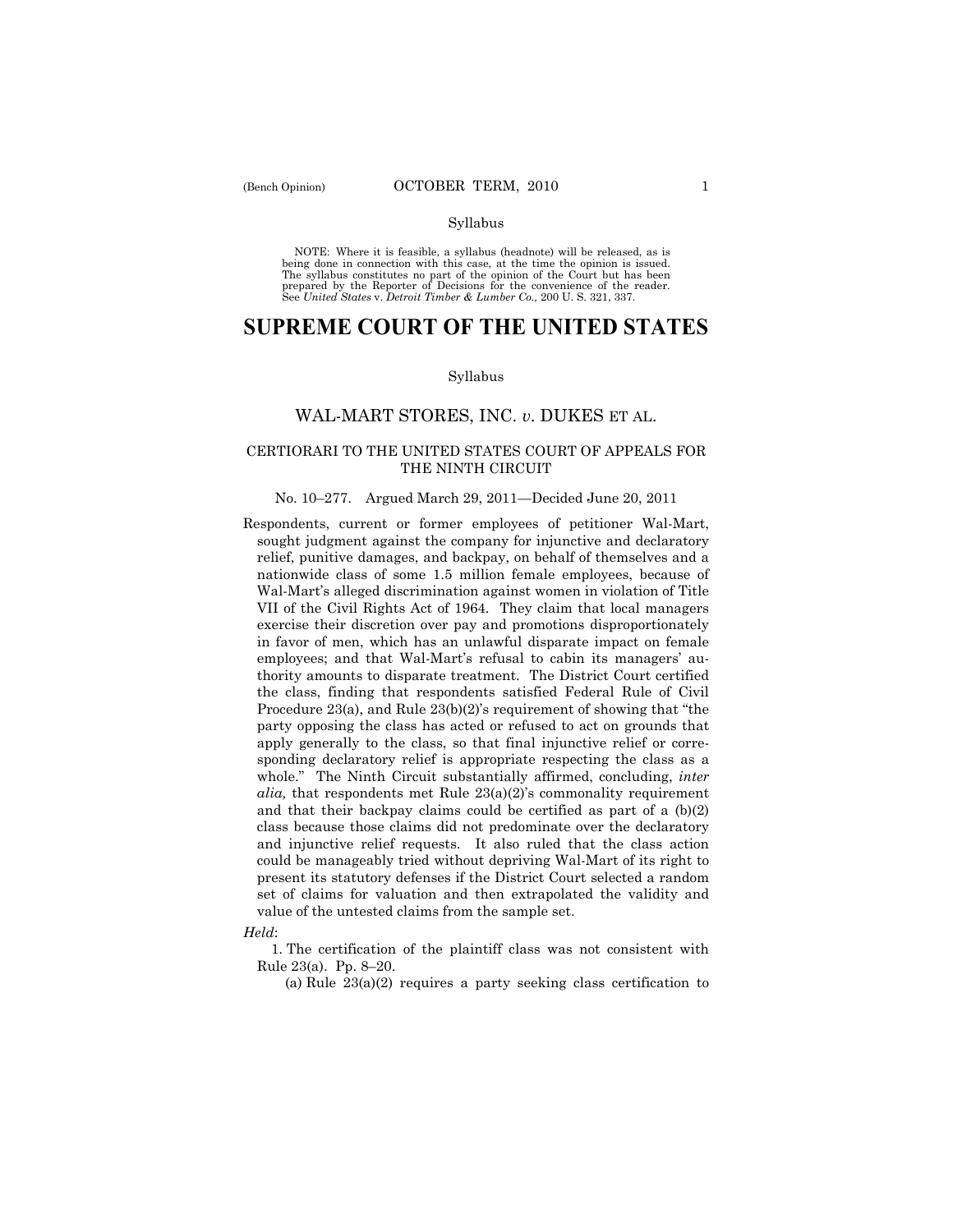prove that the class has common "questions of law or fact." Their claims must depend upon a common contention of such a nature that it is capable of classwide resolution—which means that determination of its truth or falsity will resolve an issue that is central to the validity of each one of the claims in one stroke. Here, proof of commonality necessarily overlaps with respondents' merits contention that Wal-Mart engages in a pattern or practice of discrimination. The crux of a Title VII inquiry is "the reason for a particular employment decision," *Cooper* v. *Federal Reserve Bank of Richmond*, 467 U. S. 867, 876, and respondents wish to sue for millions of employment decisions at once. Without some glue holding together the alleged reasons for those decisions, it will be impossible to say that examination of all the class members' claims will produce a common answer to the crucial discrimination question. Pp. 8–12.

 (b) *General Telephone Co. of Southwest* v. *Falcon*, 457 U. S. 147, describes the proper approach to commonality. On the facts of this case, the conceptual gap between an individual's discrimination claim and "the existence of a class of persons who have suffered the same injury," *id.*, at 157–158, must be bridged by "[s]ignificant proof that an employer operated under a general policy of discrimination," *id.,* at 159, n. 15. Such proof is absent here. Wal-Mart's announced policy forbids sex discrimination, and the company has penalties for denials of equal opportunity. Respondents' only evidence of a general discrimination policy was a sociologist's analysis asserting that Wal-Mart's corporate culture made it vulnerable to gender bias. But because he could not estimate what percent of Wal-Mart employment decisions might be determined by stereotypical thinking, his testimony was worlds away from "significant proof" that Wal-Mart "operated under a general policy of discrimination." Pp. 12–14.

 (c) The only corporate policy that the plaintiffs' evidence convincingly establishes is Wal-Mart's "policy" of giving local supervisors discretion over employment matters. While such a policy could be the basis of a Title VII disparate-impact claim, recognizing that a claim "can" exist does not mean that every employee in a company with that policy has a common claim. In a company of Wal-Mart's size and geographical scope, it is unlikely that all managers would exercise their discretion in a common way without some common direction. Respondents' attempt to show such direction by means of statistical and anecdotal evidence falls well short. Pp. 14–20.

 2. Respondents' backpay claims were improperly certified under Rule 23(b)(2). Pp. 20–27.

 (a) Claims for monetary relief may not be certified under Rule 23(b)(2), at least where the monetary relief is not incidental to the requested injunctive or declaratory relief. It is unnecessary to decide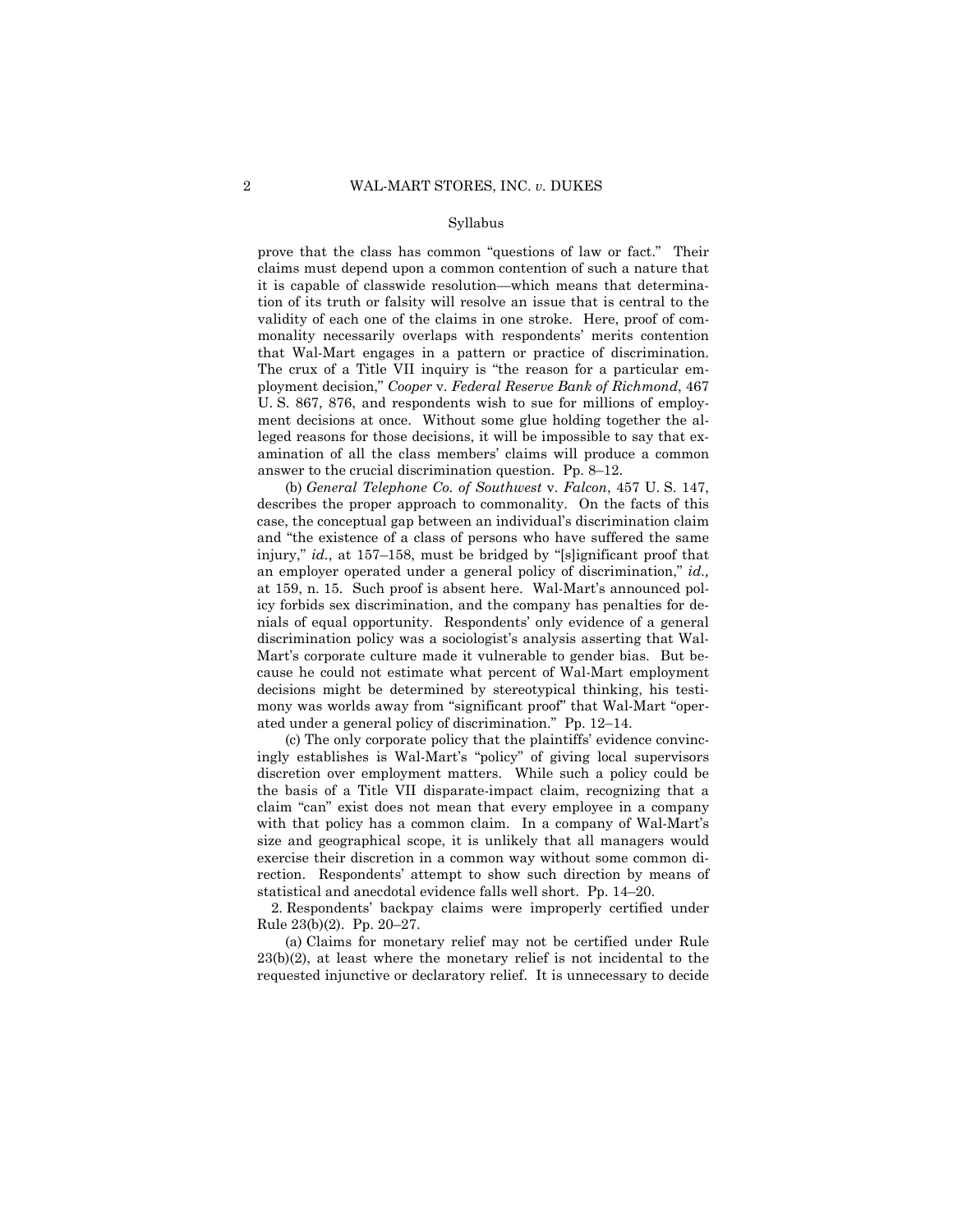whether monetary claims can ever be certified under the Rule because, at a minimum, claims for individualized relief, like backpay, are excluded. Rule 23(b)(2) applies only when a single, indivisible remedy would provide relief to each class member. The Rule's history and structure indicate that individualized monetary claims belong instead in Rule 23(b)(3), with its procedural protections of predominance, superiority, mandatory notice, and the right to opt out. Pp. 20–23.

 (b) Respondents nonetheless argue that their backpay claims were appropriately certified under Rule 23(b)(2) because those claims do not "predominate" over their injunctive and declaratory relief requests. That interpretation has no basis in the Rule's text and does obvious violence to the Rule's structural features. The mere "predominance" of a proper (b)(2) injunctive claim does nothing to justify eliminating Rule 23(b)(3)'s procedural protections, and creates incentives for class representatives to place at risk potentially valid monetary relief claims. Moreover, a district court would have to reevaluate the roster of class members continuously to excise those who leave their employment and become ineligible for classwide injunctive or declaratory relief. By contrast, in a properly certified (b)(3) class action for backpay, it would be irrelevant whether the plaintiffs are still employed at Wal-Mart. It follows that backpay claims should not be certified under Rule 23(b)(2). Pp. 23–26.

 (c) It is unnecessary to decide whether there are any forms of "incidental" monetary relief that are consistent with the above interpretation of Rule 23(b)(2) and the Due Process Clause because respondents' backpay claims are not incidental to their requested injunction. Wal-Mart is entitled to individualized determinations of each employee's eligibility for backpay. Once a plaintiff establishes a pattern or practice of discrimination, a district court must usually conduct "additional proceedings . . . to determine the scope of individual relief." *Teamsters* v. *United States*, 431 U. S. 324, 361. The company can then raise individual affirmative defenses and demonstrate that its action was lawful. *Id.*, at 362. The Ninth Circuit erred in trying to replace such proceedings with Trial by Formula. Because Rule 23 cannot be interpreted to "abridge, enlarge or modify any substantive right," 28 U. S. C. §2072(b), a class cannot be certified on the premise that Wal-Mart will not be entitled to litigate its statutory defenses to individual claims. Pp. 26–27.

#### 603 F. 3d 571, reversed.

 SCALIA, J., delivered the opinion of the Court, in which ROBERTS, C. J., and KENNEDY, THOMAS, and ALITO, JJ., joined, and in which GINS-BURG, BREYER, SOTOMAYOR, and KAGAN, JJ., joined as to Parts I and III.